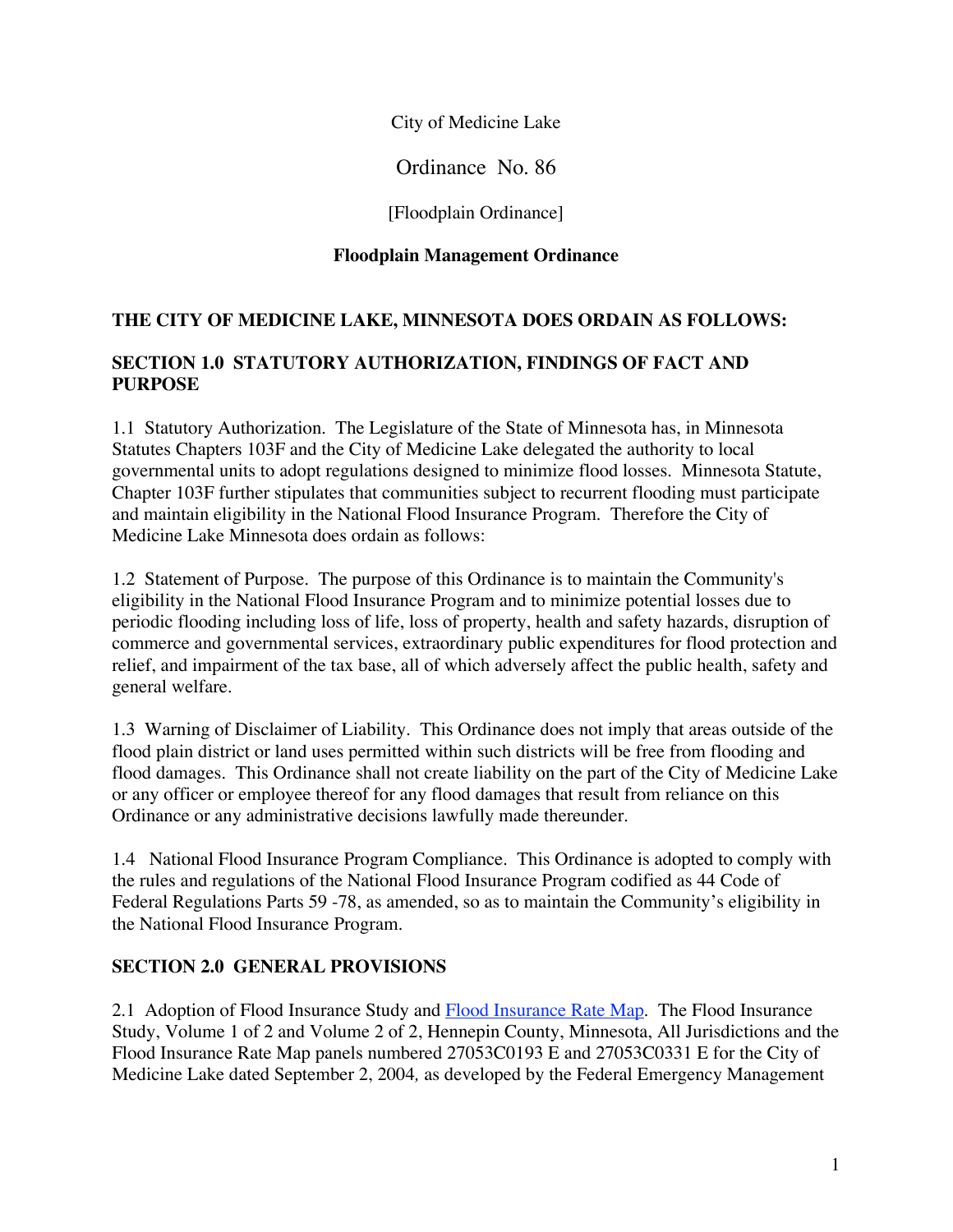Agency, are hereby adopted by reference as the Official Flood Plain Zoning District Map and made a part of this Ordinance.

2.2 Lands to Which Ordinance Applies. This Ordinance shall apply to all lands designated as flood plain within the jurisdiction of the City of Medicine Lake Flood plain areas within the City of Medicine Lake shall encompass all areas designated as Zone A, Zone AE, Zone AO, or Zone AH as shown on the Flood Insurance Rate Map adopted in Section 2.1 of this Ordinance.

2.3 Interpretation. The boundaries of the flood plain district shall be determined by scaling distances on the Official Flood Plain Zoning District Map. Where interpretation is needed as to the exact location of the boundaries of the flood plain district, the Building Official shall make the necessary interpretation based on the ground elevations that existed on the site at the time the community adopted its initial floodplain ordinance and the regional (100-year) flood profile, if available. If 100-year flood elevations are not available, the community shall: 1) Require a flood plain evaluation consistent with Section 4.3 of this Ordinance to determine a 100-year flood elevation for the site; or 2) base its decision on available hydraulic/hydrologic or site elevation survey data which demonstrates the likelihood the site is within or outside of the flood plain.

2.4 Definitions. Unless specifically defined below, words or phrases used in this Ordinance shall be interpreted so as to give them the same meaning as they have in common usage and so as to give this Ordinance its most reasonable application.

- 2.41 Accessory Use or Structure a use or structure on the same lot with, and of a nature customarily incidental and subordinate to, the principal use or structure.
- 2.42 Basement means any area of a structure, including crawl spaces, having its floor or base subgrade (below ground level) on all four sides, regardless of the depth of excavation below ground level.
- 2.43 Flood Fringe that portion of the flood plain outside of the floodway.
- 2.44 Flood Plain the channel or beds proper and the areas adjoining a wetland, lake or watercourse that have been or hereafter may be covered by the regional flood. Flood plain areas within the City of Medicine Lake shall encompass all areas designated as Zone A, Zone AE, Zone AO, or Zone AH on the Flood Insurance Rate Map adopted in Section 2.1 of this Ordinance.
- 2.45 Floodway the bed of a wetland or lake and the channel of a watercourse and those portions of the adjoining flood plain that are reasonably required to carry or store the regional flood discharge.
- 2.46 Lowest Floor the lowest floor of the lowest enclosed area (including basement).
- 2.47 Manufactured Home a structure, transportable in one or more sections, which is built on a permanent chassis and is designed for use with or without a permanent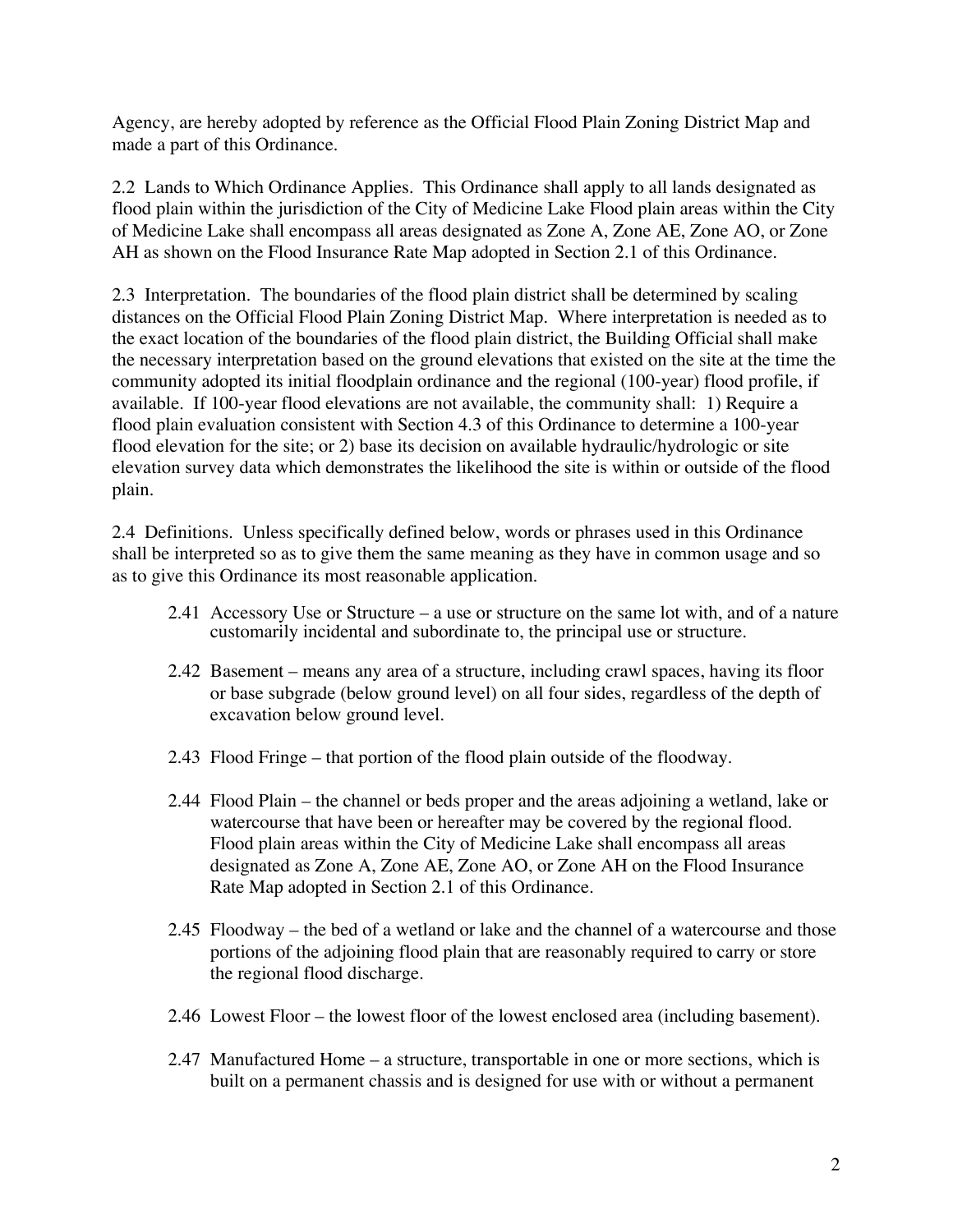foundation when attached to the required utilities. The term "manufactured home" does not include the term "recreational vehicle."

- 2.48 Obstruction any dam, wall, wharf, embankment, levee, dike, pile, abutment, projection, excavation, dredged spoil, channel modification, culvert, building, wire, fence, stockpile, refuse, fill, structure, stockpile of sand or gravel or other material, or matter in, along, across, or projecting into any channel, watercourse, lake bed, or regulatory flood plain which may impede, retard, or change the direction of flow, either in itself or by catching or collecting debris carried by floodwater.
- 2.49 Recreational Vehicle a vehicle that is built on a single chassis, is 400 square feet or less when measured at the largest projection, is designed to be self-propelled or permanently towable by a light duty truck, and is designed primarily not for use as a permanent dwelling but as temporary living quarters for recreational, camping, travel, or seasonal use. For the purposes of this Ordinance, the term recreational vehicle shall be synonymous with the term travel trailer/travel vehicle.
- 2.50 Regional Flood a flood which is representative of large floods known to have occurred generally in Minnesota and reasonably characteristics of what can be expected to occur on an average frequency in magnitude of the 100-year recurrence interval. Regional flood is synonymous with the term "base flood" used on the Flood Insurance Rate Map.
- 2.51 Regulatory Flood Protection Elevation The regulatory flood protection elevation shall be an elevation no lower than one (1) foot above the elevation of the regional flood plus any increases in flood elevation caused by encroachments on the flood plain that result from designation of a floodway.
- 2.52 Structure anything constructed or erected on the ground or attached to the ground or on-site utilities, including, but not limited to, buildings, factories, sheds, detached garages, cabins, manufactured homes, travel trailers/vehicles not meeting the exemption criteria specified in Section 12.1 of this Ordinance and other similar items.
- 2.53 Substantial Damage means damage of any origin sustained by a structure where the cost of restoring the structure to its before damaged condition would equal or exceed 50 percent of the market value of the structure before the damage occurred.
- 2.54 Substantial Improvement within any consecutive 365-day period, any reconstruction, rehabilitation (including normal maintenance and repair), repair after damage, addition, or other improvement of a structure, the cost of which equals or exceeds 50 percent of the market value of the structure before the "start of construction" of the improvement. This term includes structures that have incurred "substantial damage," regardless of the actual repair work performed. The term does not, however, include either: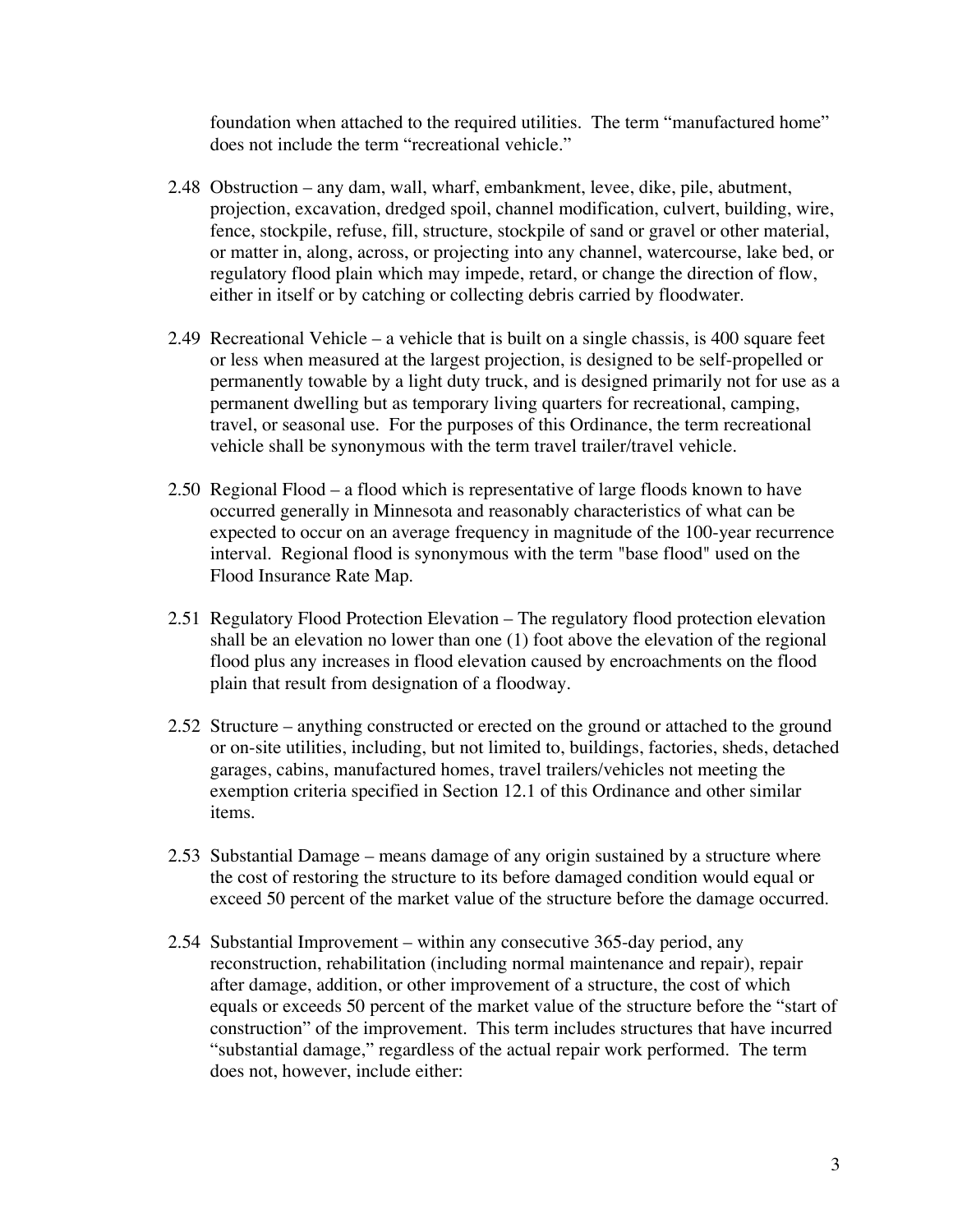- (a) Any project for improvement of a structure to correct existing violations of state or local health, sanitary, or safety code specifications which have been identified by the local code enforcement official and which are the minimum necessary to assure safe living conditions.
- (b) Any alteration of an "historic structure," provided that the alteration will not preclude the structure's continued designation as an "historic structure." For the purpose of this Ordinance, "historic structure" shall be as defined in 44 Code of Federal Regulations, Part 59.1.

#### **SECTION 3.0 CONFLICT WITH PRE-EXISTING ZONING REGULATIONS AND GENERAL COMPLIANCE**

3.1 The Flood Plain District as Overlay Zoning District. The flood plain zoning district shall be considered an overlay zoning district to all existing land use regulations of the Community. The uses permitted in Sections 4.0 and 5.0 of this Ordinance shall be permitted only if not prohibited by any established, underlying zoning district. The requirements of this Ordinance shall apply in addition to other legally established regulations of the Community and where this Ordinance imposes greater restrictions, the provisions of this Ordinance shall apply.

3.2 Compliance. No new structure or land shall hereafter be used and no structure shall be constructed, located, extended, converted, repaired, maintained, or structurally altered without full compliance with the terms of this Ordinance and other applicable regulations which apply to uses within the jurisdiction of this Ordinance. Within the Floodway and Flood Fringe, all uses not listed as permitted uses in Section 4.0 shall be prohibited. In addition, a caution is provided here that:

- 3.21 New manufactured homes, replacement manufactured homes and certain recreational vehicles are subject to the general provisions of this Ordinance and specifically Sections 4.0 and 12.0;
- 3.22 Modifications*,* repair and maintenance, additions, structural alterations or repair after damage to existing nonconforming structures and nonconforming uses of structures or land are regulated by the general provisions of this Ordinance and specifically Section 9.0; and
- 3.23 As-built elevations for elevated structures must be certified by elevation surveys as stated in Section 7.0 of this Ordinance.

#### **SECTION 4.0 PERMITTED USES, STANDARDS, AND FLOOD PLAIN EVALUATION CRITERIA**

4.1 Permitted Uses in the Flood Plain. The following uses of land are permitted uses in the flood plain district:

4.11 Any use of land which does not involve a structure, a fence, an addition to the outside dimensions to an existing structure (including a fence) or an obstruction to flood flows such as fill, excavation, or storage of materials or equipment.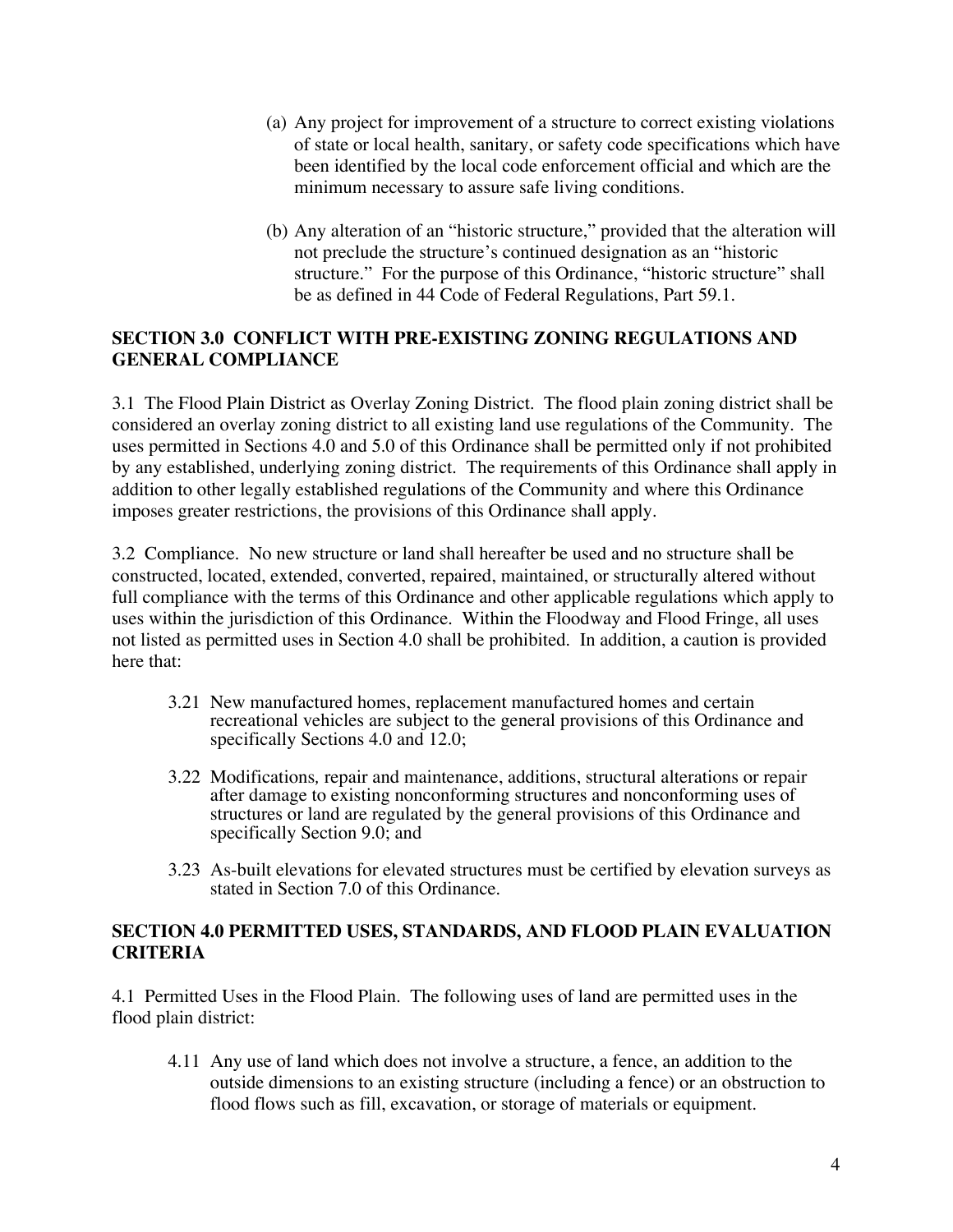- 4.12 Any use of land involving the construction of new structures, a fence, the placement or replacement of manufactured homes, the addition to the outside dimensions of an existing structure (including a fence) or obstructions such as fill or storage of materials or equipment, provided these activities are located in the flood fringe portion of the flood plain. These uses shall be subject to the development standards in Section 4.2 of this Ordinance and the flood plain evaluation criteria in Section 4.3 of this Ordinance for determining floodway and flood fringe boundaries.
- 4.13 Recreational vehicles are regulated by Section 12.0 of this Ordinance.
- 4.2 Standards for Flood Plain Permitted Uses.
	- 4.22 Fill shall be properly compacted and the slopes shall be properly protected by the use of riprap, vegetative cover or other acceptable method. The Federal Emergency Management Agency (FEMA) has established criteria for removing the special flood hazard area designation for certain structures properly elevated on fill above the 100-year flood elevation - FEMA's requirements incorporate specific fill compaction and side slope protection standards for multi-structure or multi-lot developments. These standards should be investigated prior to the initiation of site preparation if a change of special flood hazard area designation will be requested.
	- 4.23 Storage of Materials and Equipment:
		- (a) The storage or processing of materials that are, in time of flooding, flammable, explosive or potentially injurious to human, animal, or plant life is prohibited.
		- (b) Storage of other materials or equipment may be allowed if readily removable from the area within the time available after a flood warning or if placed on fill to the regulatory flood protection elevation.
	- 4.24 No use shall be permitted which will adversely affect the capacity of the channels or floodways of any tributary to the main stream, or of any drainage ditch, or any other drainage facility or system.
	- 4.25 All structures, including accessory structures, additions to existing structures and manufactured homes, shall be constructed on fill so that the lowest floor, including basement floor, is at or above the regulatory flood protection elevation. The finished fill elevation must be no lower than one foot below the regulatory flood protection elevation and shall extend at such elevation at least 15' beyond the limits of the structure, on a minimum of one side, constructed thereon.
	- 4.26 All Uses. Uses that do not have vehicular access at or above an elevation not more than two feet below the regulatory flood protection elevation to lands outside of the flood plain shall not be permitted unless granted a variance by the Board of Adjustment. In granting a variance, the Board of Adjustment shall specify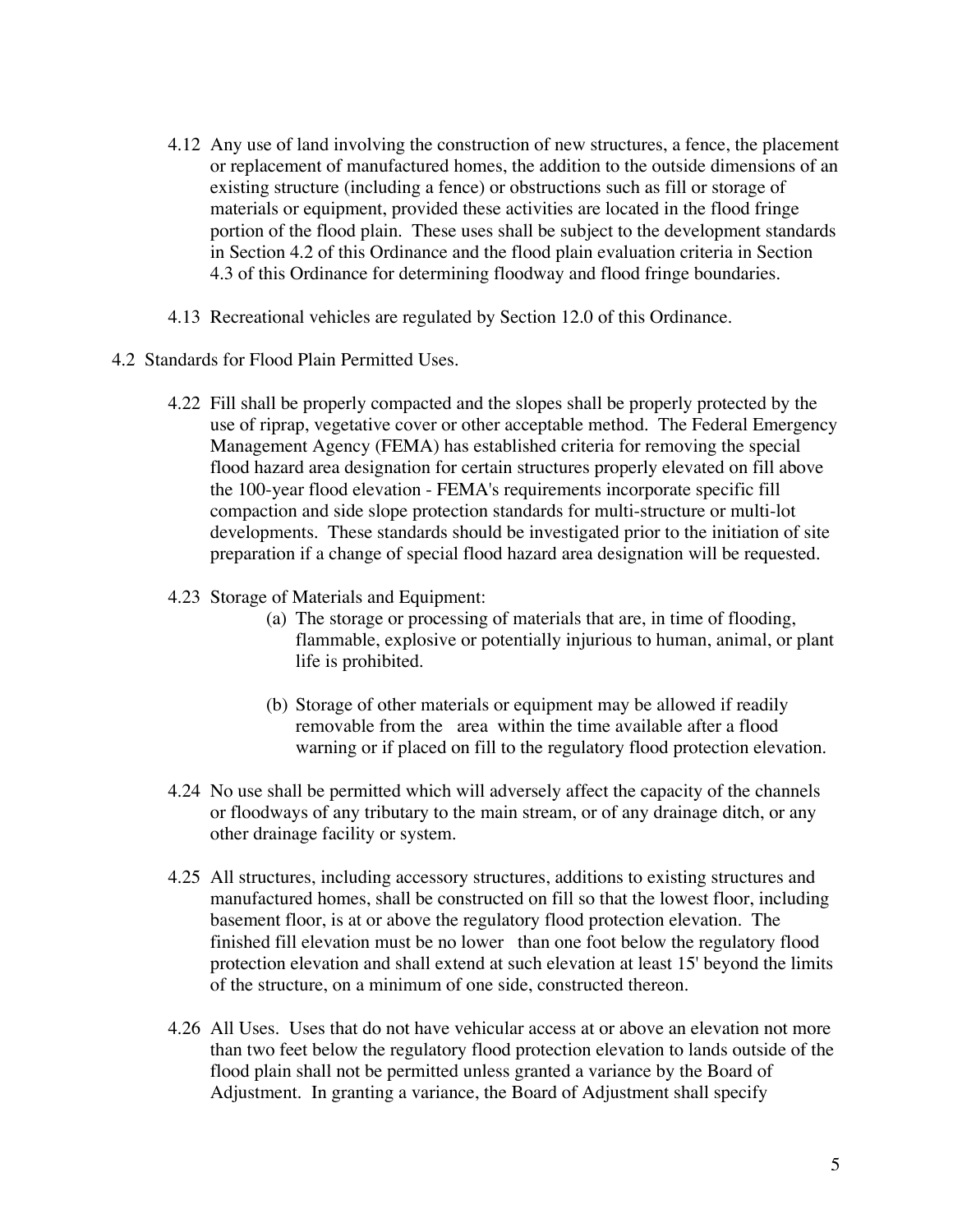limitations on the period of use or occupancy of the use and only after determining that adequate flood warning time and local emergency response and recovery procedures exist.

- 4.27 Commercial and Manufacturing Uses. Accessory land uses, such as yards, railroad tracks, and parking lots may be at elevations lower than the regulatory flood protection elevation. However, a permit for such facilities to be used by the employees or the general public shall not be granted in the absence of a flood warning system that provides adequate time for evacuation if the area would be inundated to a depth and velocity such that when multiplying the depth (in feet) times velocity (in feet per second) the product number exceeds four (4) upon occurrence of the regional flood.
- 4.28 On-site Sewage Treatment and Water Supply Systems: Where public utilities are not provided: 1) On-site water supply systems must be designed to minimize or eliminate infiltration of flood waters into the systems; and 2) New or replacement on-site sewage treatment systems must be designed to minimize or eliminate infiltration of flood waters into the systems and discharges from the systems into flood waters and they shall not be subject to impairment or contamination during times of flooding. Any sewage treatment system designed in accordance with the State's current statewide standards for on-site sewage treatment systems shall be determined to be in compliance with this Section.
- 4.29 All manufactured homes must be securely anchored to an adequately anchored foundation system that resists flotation, collapse and lateral movement. Methods of anchoring may include, but are not to be limited to, use of over-the-top or frame ties to ground anchors. This requirement is in addition to applicable state or local anchoring requirements for resisting wind forces.
- 4.3 Flood Plain Evaluation.
	- 4.31 Upon receipt of an application for a permit for a use or other approval within the Flood Plain District, the applicant shall be required to furnish such of the following information as is deemed necessary by the Zoning Administrator for the determination of the regulatory flood protection elevation and whether the proposed use is within the floodway or flood fringe.
		- (a) A typical valley cross-section(s) showing the channel of the stream, elevation of land areas adjoining each side of the channel, crosssectional areas to be occupied by the proposed development, and high water information.
		- (b) Plan (surface view) showing elevations or contours of the ground, pertinent structure, fill, or storage elevations, the size, location, and spatial arrangement of all proposed and existing structures on the site, and the location and elevations of streets.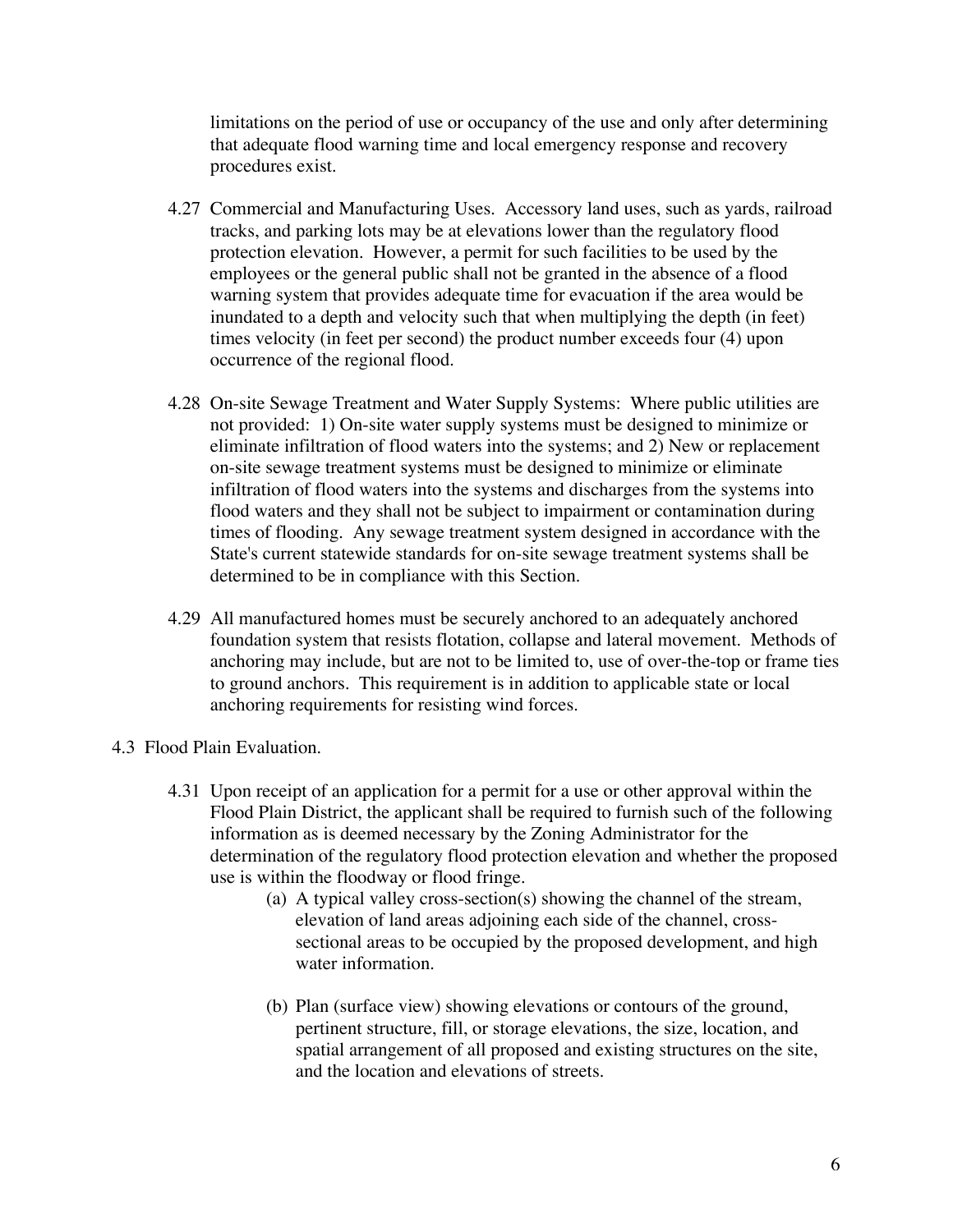- (c) Photographs showing existing land uses, vegetation upstream and downstream, and soil types.
- (d) Profile showing the slope of the bottom of the channel or flow line of the stream for at least 500 feet in either direction from the proposed development.
- 4.32 The applicant shall be responsible to submit one copy of the above information to a designated engineer, licensed by the State, for technical assistance in determining whether the proposed use is in the floodway or flood fringe and to determine the regulatory flood protection elevation. Procedures consistent with Minnesota Regulations 1983, Parts 6120.5000 - 6120.6200 and 44 Code of Federal Regulations Part 65 shall be followed in this expert evaluation. The designated engineer or expert is strongly encouraged to discuss the proposed technical evaluation methodology with the respective Department of Natural Resources' Area Hydrologist prior to commencing the analysis. The designated engineer or expert shall:
	- (a) Estimate the peak discharge of the regional flood.
	- (b) Calculate the water surface profile of the regional flood based upon a hydraulic analysis of the stream channel and overbank areas.
	- (c) Compute the floodway necessary to convey or store the regional flood without increasing flood stages more than 0.5 foot. A lesser stage increase than .5' shall be required if, as a result of the additional stage increase, increased flood damages would result. An equal degree of encroachment on both sides of the stream within the reach shall be assumed in computing floodway boundaries.
- 4.33 The Zoning Administrator shall present the technical evaluation and findings of the designated engineer or expert to the Governing Body. The Governing Body must formally accept the technical evaluation and the recommended Floodway and/or Flood Fringe District boundary or deny the permit application. The Governing Body, prior to official action, may submit the application and all supporting data and analyses to the Federal Emergency Management Agency, the Department of Natural Resources or the Planning Commission for review and comment. Once the Floodway and Flood Fringe District Boundaries have been determined, the Governing Body shall refer the matter back to the Zoning Administrator who shall process the permit application consistent with the applicable provisions of this Ordinance.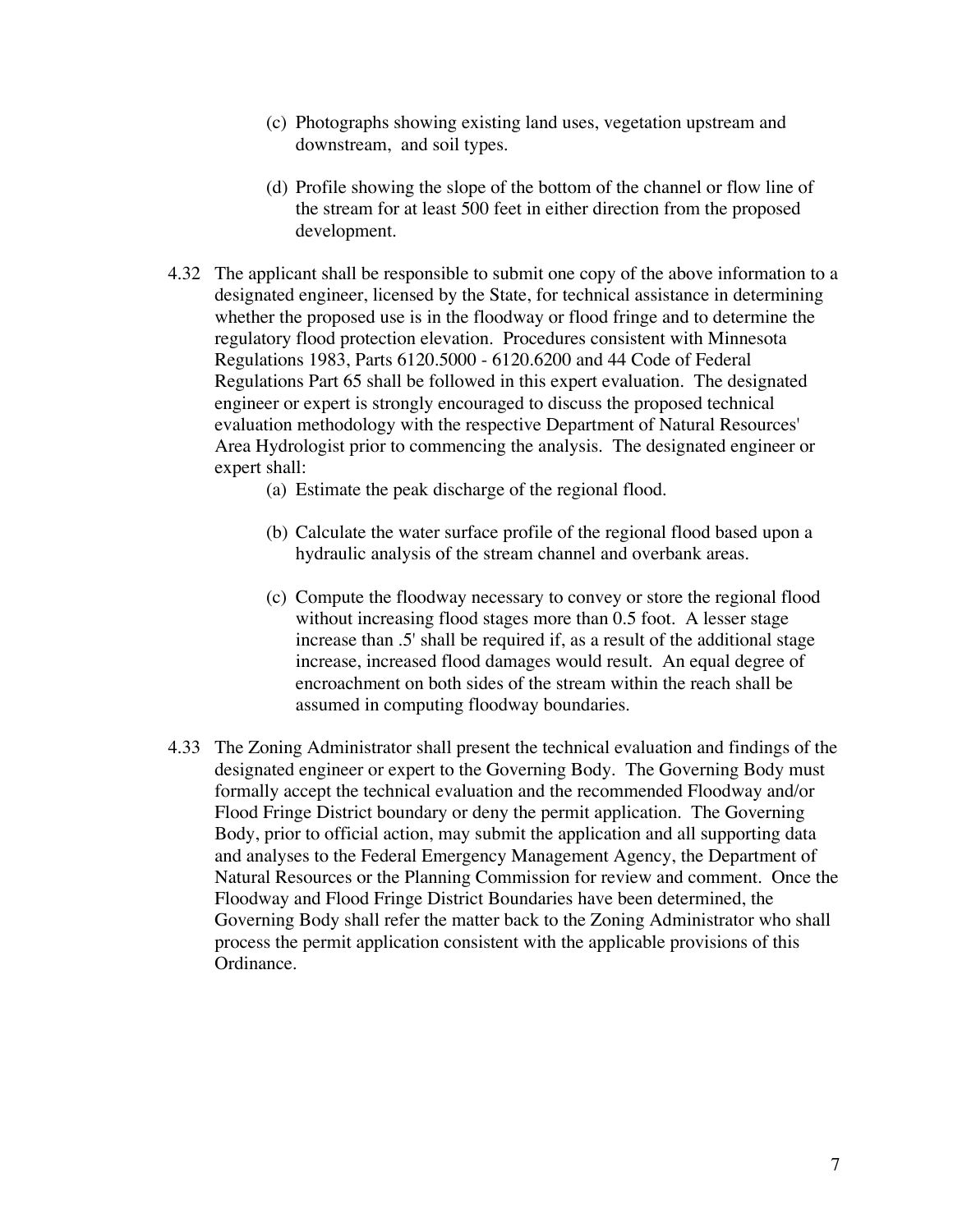#### **SECTION 5.0 UTILITIES, RAILROADS, ROADS AND BRIDGES IN THE FLOOD PLAIN DISTRICT**

All utilities and transportation facilities, including railroad tracks, roads and bridges shall be constructed in accordance with state flood plain management standards contained in Minnesota Rules 1983 Parts 6120.5000 - 6120.6200.

## **SECTION 6.0 SUBDIVISIONS**

6.1 No land shall be subdivided and no manufactured home park shall be developed or expanded where the site is determined to be unsuitable by the City of Medicine Lake Council for reason of flooding, inadequate drainage, water supply or sewage treatment facilities. The City of Medicine Lake Planning Commission shall review the subdivision/development proposal to insure that each lot or parcel contains sufficient area outside of the floodway for fill placement for elevating structures, sewage systems and related activities.

6.2 In the flood plain district, applicants for subdivision approval or development of a manufactured home park or manufactured home park expansion shall provide the information required in Section 4.31 of this Ordinance. The City of Medicine Lake Council shall evaluate the proposed subdivision or mobile home park development in accordance with the standards established in Sections 4.2, 4.3 and 5.0 of this Ordinance.

6.3 For all subdivisions in the flood plain, the floodway and flood fringe boundaries, the regulatory flood protection elevation and the required elevation of all access roads shall be clearly labeled on all required subdivision drawings and platting documents.

6.4 Removal of Special Flood Hazard Area Designation: The Federal Emergency Management Agency (FEMA) has established criteria for removing the special flood hazard area designation for certain structures properly elevated on fill above the 100-year flood elevation. FEMA's requirements incorporate specific fill compaction and side slope protection standards for multistructure or multi-lot developments. These standards should be investigated prior to the initiation of site preparation if a change of special flood hazard area designation will be requested.

## **SECTION 7.0 ADMINISTRATION**

7.1 Permit Required. A Permit issued by the Building Official shall be secured prior to the erection, addition, modification, rehabilitation (including normal maintenance and repair), or alteration of any building or structure or portion thereof; prior to the use or change of use of a building, structure, or land; prior to the construction of a dam or fence prior to the change or extension of a nonconforming use, prior to the repair of a structure that has been damaged by flood, fire, tornado, or any other source, and prior to the placement of fill, excavation of materials or the storage of materials or equipment within the flood plain.

(a) When private roads and driveways are constructed, rebuilt or maintained, access should be provided at a) the floodplain elevation, or b) the elevation of the primary road, whichever is higher, but not more than two (2) feet below floodplain elevation.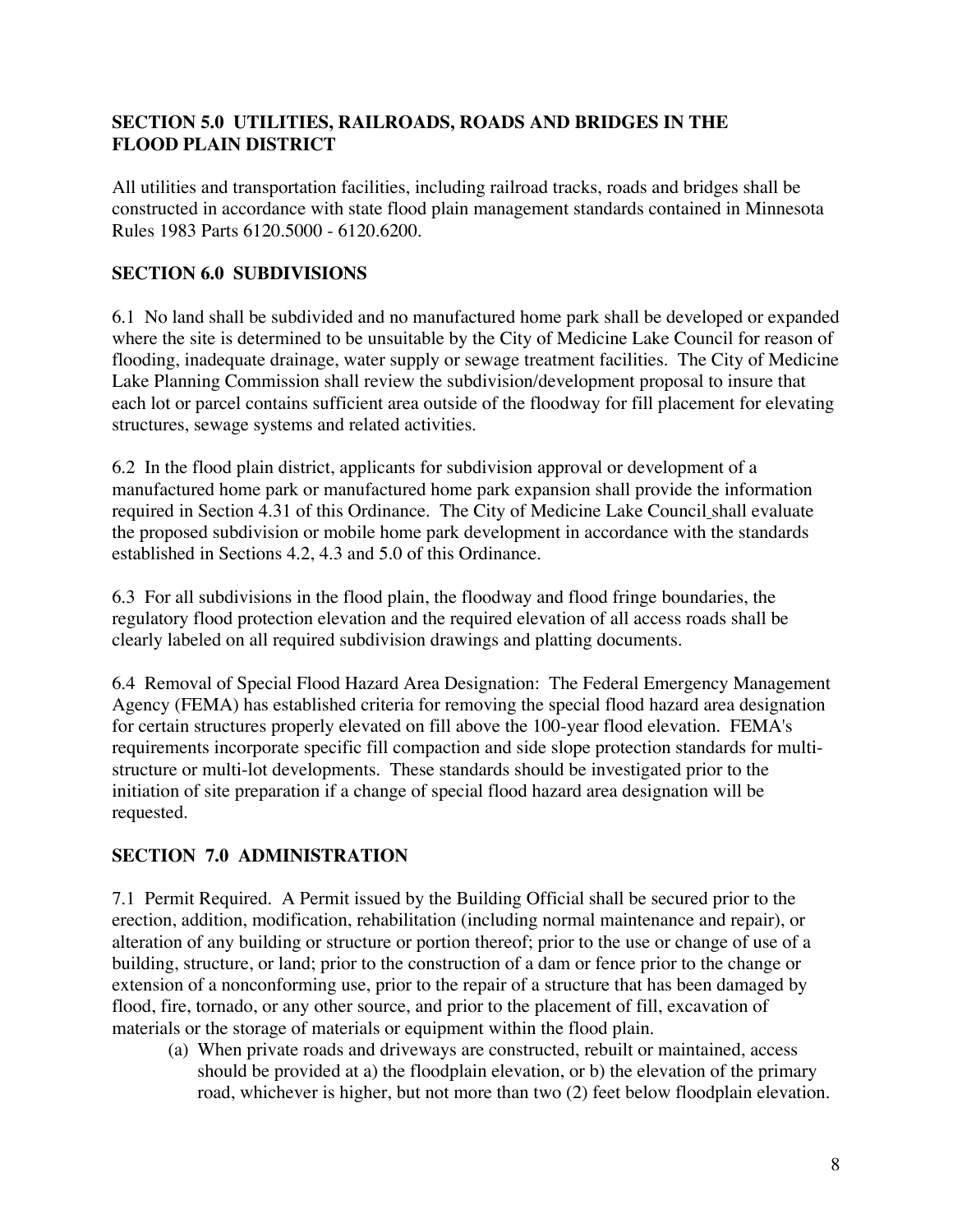(b) Fill for normal ground maintenance involving up to ten (10) non-compacted cubic yards will be allowed annually.

7.2 State and Federal Permits. Prior to granting a permit or processing an application for a variance, the Building Official shall determine that the applicant has obtained all necessary state and federal permits.

7.3 Certification of Lowest Floor Elevations. The applicant shall be required to submit certification by a registered professional engineer, registered architect, or registered land surveyor that the finished fill and building elevations were accomplished in compliance with the provisions of this Ordinance. The Building Official shall maintain a record of the elevation of the lowest floor (including basement) for all new structures and alterations or additions to existing structures in the flood plain district.

7.4 Notifications for Watercourse Alterations. The Zoning Administrator shall notify, in riverine situations, adjacent communities and the Commissioner of the Department of Natural Resources prior to the community authorizing any alteration or relocation of a watercourse. If the applicant has applied for a permit to work in the beds of public waters pursuant to Minnesota Statute, Chapter 103G, this shall suffice as adequate notice to the Commissioner of Natural Resources. A copy of said notification shall also be submitted to the Chicago Regional Office of the Federal Emergency Management Agency (FEMA).

7.5 Notification to FEMA When Physical Changes Increase or Decrease the 100-year Flood Elevation. As soon as is practicable, but not later than six (6) months after the date such supporting information becomes available, the Zoning Administrator shall notify the Chicago Regional Office of FEMA of the changes by submitting a copy of said technical or scientific data.

## **SECTION 8.0 VARIANCES**

8.1 A variance means a modification of a specific permitted development standard required in an official control including this Ordinance to allow an alternative development standard not stated as acceptable in the official control, but only as applied to a particular property for the purpose of alleviating a hardship, practical difficulty or unique circumstance as defined and elaborated upon in a community's respective planning and zoning enabling legislation and this Ordinance.

8.2 The Board of Adjustment may authorize upon appeal in specific cases such relief or variance from the terms of this Ordinance as will not be contrary to the public interest and only for those circumstances such as hardship, practical difficulties or circumstances unique to the property under consideration, as provided for in the respective enabling legislation for planning and zoning for cities or counties as appropriate. The City of Medicine Lake Council shall act as the Board of Adjustment. In the granting of such variance, the Board of Adjustment shall clearly identify in writing the specific conditions that existed consistent with the criteria specified in this Ordinance, any other zoning regulations of the Community, and the criteria specified in the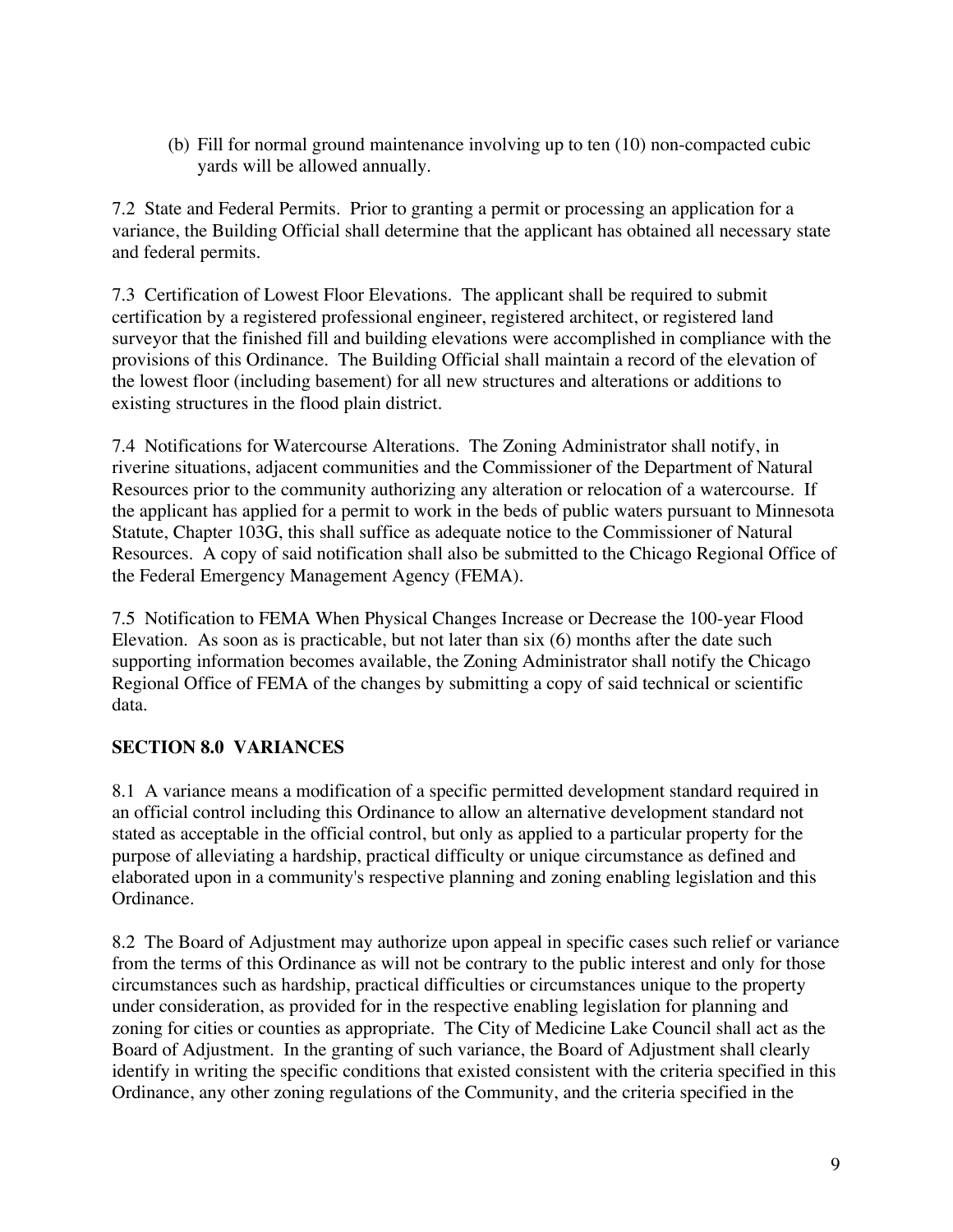respective enabling legislation which justified the granting of the variance. The following additional variance criteria of the Federal Emergency Management Agency must be satisfied:

- 8.21 Variances shall not be issued by a community within any designated regulatory floodway if any increase in flood levels during the base flood discharge would result.
- 8.22 Variances shall only be issued by a community upon (i) a showing of good and sufficient cause, (ii) a determination that failure to grant the variance would result in exceptional hardship to the applicant, and (iii) a determination that the granting of a variance will not result in increased flood heights, additional threats to public safety, extraordinary public expense, create nuisances, cause fraud on or victimization of the public, or conflict with existing local laws or ordinances.
- 8.23 Variances shall only be issued upon a determination that the variance is the minimum necessary, considering the flood hazard, to afford relief.

8.3 Variances from the provisions of this Ordinance may be authorized where the Board of Adjustment has determined the variance will not be contrary to the public interest and the spirit and intent of this Ordinance. No variance shall allow in any district a use prohibited in that district or permit a lower degree of flood protection then the regulatory flood protection elevation. Variances may be used to modify permissible methods of flood protection.

8.4 The Board of Adjustment shall submit by mail to the Commissioner of Natural Resources a copy of the application for proposed variance sufficiently in advance so that the Commissioner will receive at least ten days notice of the hearing. A copy of all decisions granting a variance shall be forwarded by mail to the Commissioner of Natural Resources within ten (10) days of such action.

8.5 Appeals. Appeals from any decision of the Board of Adjustment may be made, and as specified in the City of Medicine Lake Official Controls and also Minnesota Statutes.

8.6 Flood Insurance Notice and Record Keeping. The Zoning Administrator shall notify the applicant for a variance that: 1) The issuance of a variance to construct a structure below the base flood level will result in increased premium rates for flood insurance up to amounts as high as \$25 for \$100 of insurance coverage and 2) Such construction below the 100-year or regional flood level increases risks to life and property. Such notification shall be maintained with a record of all variance actions. The City of Medicine Lake shall maintain a record of all variance actions, including justification for their issuance, and report such variances issued in its annual or biennial report submitted to the Administrator of the National Flood Insurance Program.

## **SECTION 9.0 NONCONFORMITIES**

A structure or the use of a structure or premises which was lawful before the passage or amendment of this Ordinance but which is not in conformity with the provisions of this Ordinance may be continued subject to the following conditions. Historic structures, as defined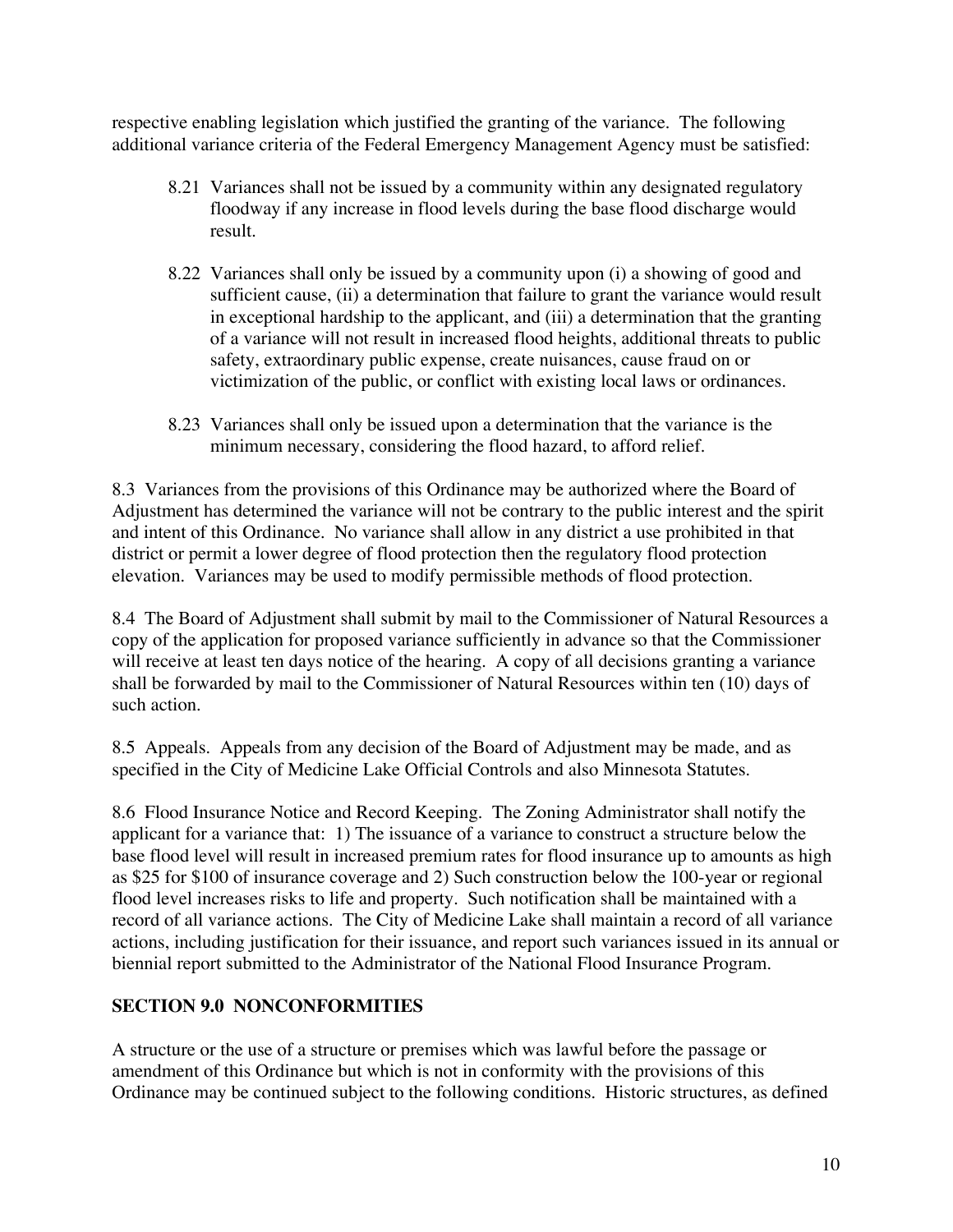in Section 2.54(b) of this Ordinance, shall be subject to the provisions of Sections  $9.1 - 9.4$  of this Ordinance.

9.1 No such use shall be expanded, changed, enlarged, or altered in a way which increases its nonconformity.

9.2 A structural alteration within the inside dimensions of a nonconforming use or structure is permissible provided it utilizes flood resistant materials so as not to result in increasing the flood damage potential of that use or structure. A structural addition to a structure must be elevated to the regulatory flood protection elevation in accordance with Section 4.25 of this Ordinance.

9.3 The cost of all structural alterations or additions both inside and outside of a structure to any nonconforming structure over the life of the structure shall not exceed 50) percent of the market value of the structure unless the conditions of this Section are satisfied. The cost of all structural alterations and additions constructed since the adoption of the Community's initial flood plain controls must be calculated into today's current cost which will include all costs such as construction materials and a reasonable cost placed on all manpower or labor. If the current cost of all previous and proposed alterations and additions exceeds 50 percent of the current market value of the structure, then the structure must meet the standards of Section 4.0 of this Ordinance for new structures.

9.4 If any nonconforming use of a structure or land or nonconforming structure is substantially damaged, as defined by Section 2.53 of this Ordinance, it shall not be reconstructed except in conformity with the provisions of this Ordinance. The City of Medicine Lake Council may issue a permit for reconstruction if the use is located outside the floodway and, upon reconstruction, is adequately elevated on fill in conformity with the provisions of this Ordinance.

9.5 If a substantial improvement occurs, as defined in Section 2.54 of this Ordinance, from any combination of a building addition to the outside dimensions of the existing building or a rehabilitation, reconstruction, alteration, or other improvement to the inside dimensions of an existing nonconforming building, then the building addition (as required by Section 9.2 above) and the existing nonconforming building must meet the requirements of Section 4.0of this Ordinance for new structures, depending upon whether the structure is in the floodway or flood fringe, respectively.

## **SECTION 10.0 PENALTIES FOR VIOLATION**

A violation of the provisions of this Ordinance or failure to comply with any of its requirements (including violations of conditions and safeguards established in connection with grants of variance) shall constitute a misdemeanor.

10.1 In responding to a suspected ordinance violation, the Zoning Administrator and the Community may utilize the full array of enforcement actions available to it including but not limited to prosecution and fines, injunctions, after-the-fact permits, orders for corrective measures or a request to the National Flood Insurance Program for denial of flood insurance availability to the guilty party. The Community must act in good faith to enforce these official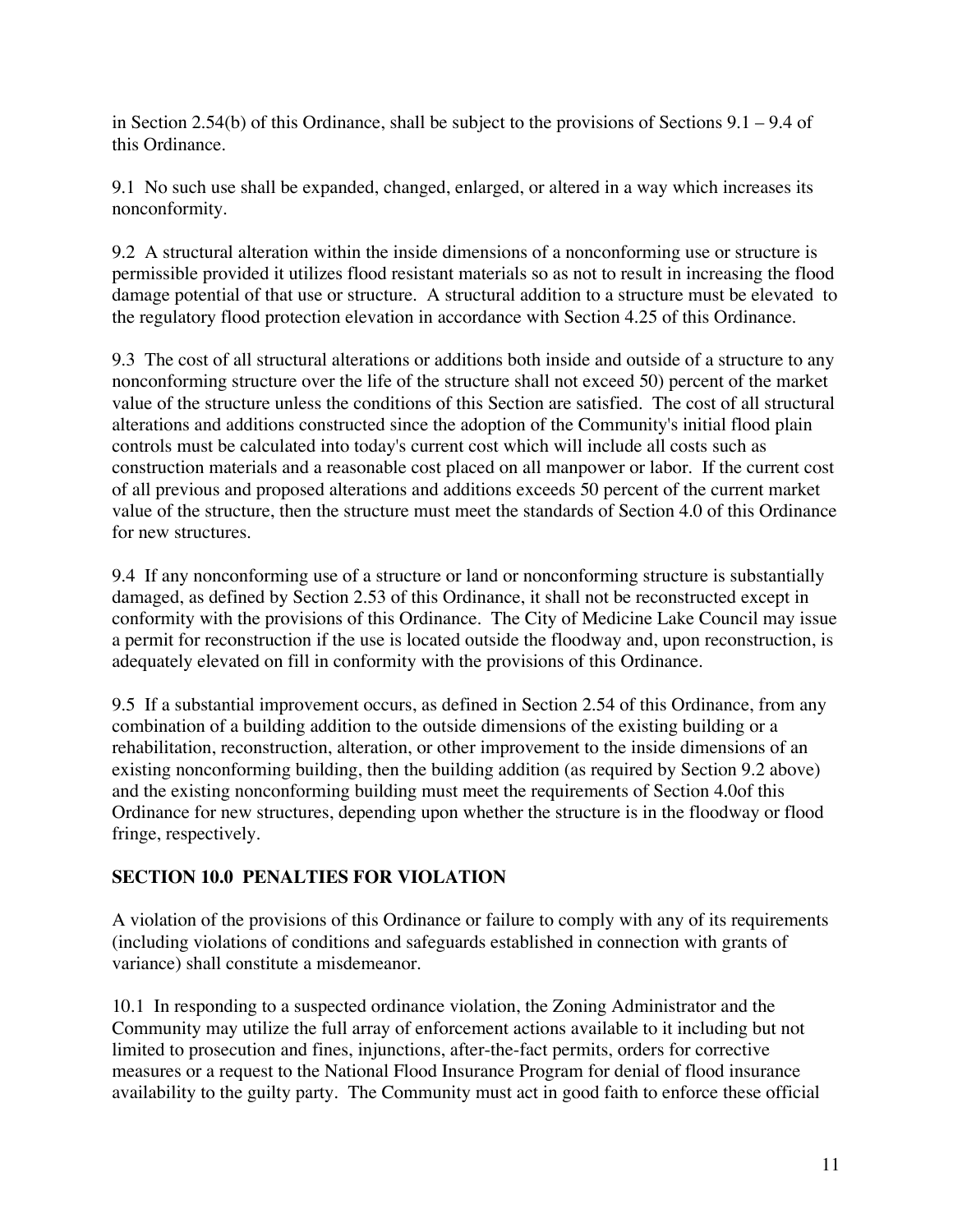controls and to correct ordinance violations to the extent possible so as not to jeopardize its eligibility in the National Flood Insurance Program.

10.2 When an ordinance violation is either discovered by or brought to the attention of the Zoning Administrator, the Zoning Administrator shall immediately investigate the situation and document the nature and extent of the violation of the official control. As soon as is reasonably possible, this information will be submitted to the appropriate Department of Natural Resources' and Federal Emergency Management Agency Regional Office along with the Community's plan of action to correct the violation to the degree possible.

10.3 The Zoning Administrator shall notify the suspected party of the requirements of this Ordinance and all other Official Controls and the nature and extent of the suspected violation of these controls. If the structure and/or use is under construction or development, the Zoning Administrator may order the construction of development immediately halted until a proper permit, or approval is granted by the Community. If the construction or development is already completed, then the Zoning Administrator may either (1) issue an order identifying the corrective actions that must be made within a specified time period to bring the use or structure into compliance with the official controls, or (2) notify the responsible party to apply for an after-thefact permit/development approval within a specified period of time not to exceed 30-days.

10.4 If the responsible party does not appropriately respond to the Zoning Administrator within the specified period of time, each additional day that lapses shall constitute an additional violation of this Ordinance and shall be prosecuted accordingly. The Zoning Administrator shall also upon the lapse of the specified response period notify the landowner to restore the land to the condition that existed prior to the violation of this Ordinance.

## **SECTION 11.0 AMENDMENTS**

All amendments to this ordinance, including revisions to the Official Flood Plain Zoning District Map, shall be submitted to and approved by the Commissioner of Natural Resources prior to adoption. The flood plain designation on the Official Flood Plain Zoning District Map shall not be removed unless the area is filled to an elevation at or above the regulatory flood protection elevation and is contiguous to lands outside of the flood plain. Changes in the Official Zoning Map must meet the Federal Emergency Management Agency's (FEMA) Technical Conditions and Criteria and must receive prior FEMA approval before adoption. The Commissioner of Natural Resources must be given 10-days written notice of all hearings to consider an amendment to this Ordinance and said notice shall include a draft of the ordinance amendment or technical study under consideration.

## **SECTION 12.0 TRAVEL TRAILERS AND TRAVEL VEHICLES**

Recreational vehicles that do not meet the exemption criteria specified in Section 12.1 below shall be subject to the provisions of this Ordinance and as specifically spelled out in Sections 12.3-12.4 below.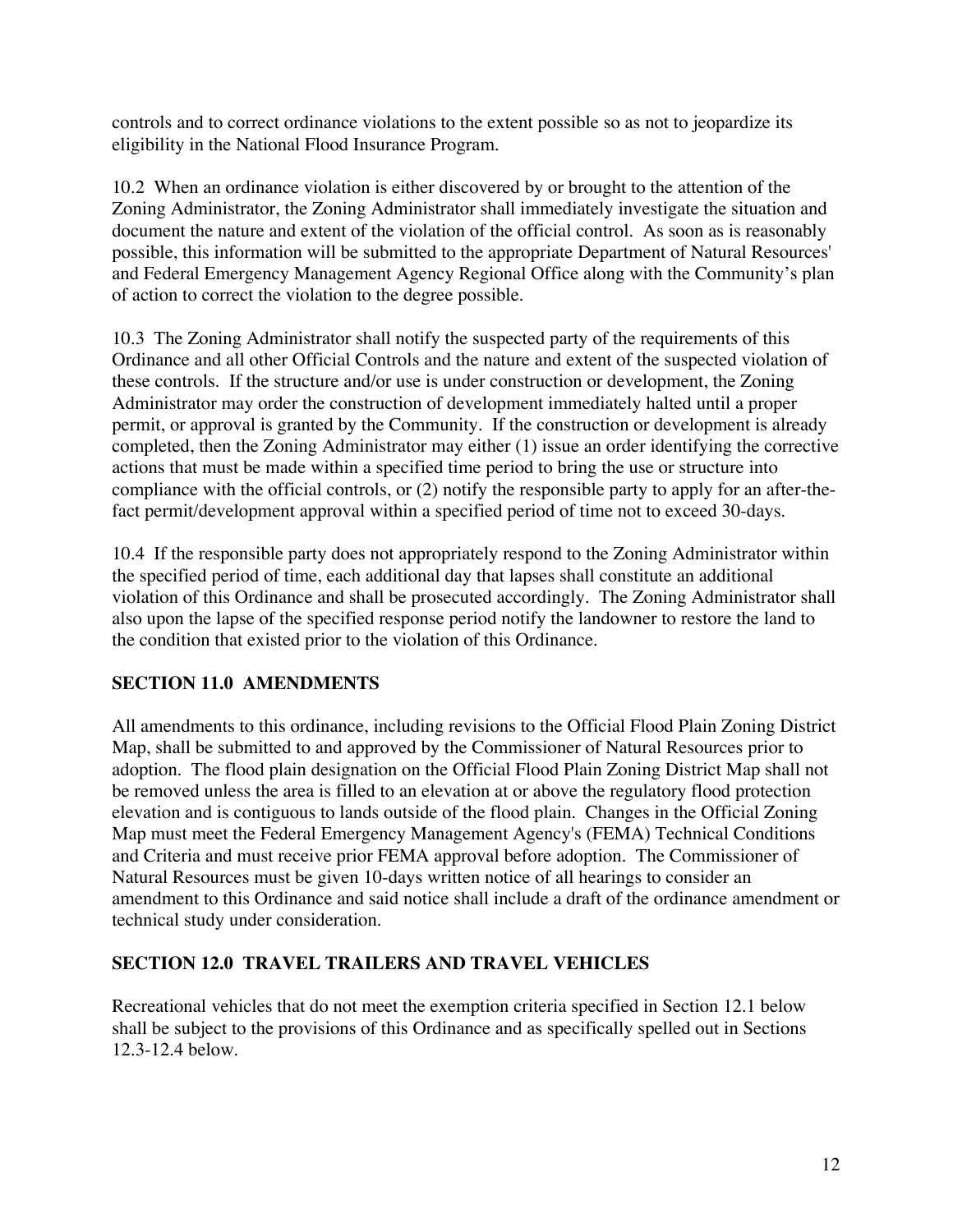12.1 Exemption. Recreational vehicles are exempt from the provisions of this Ordinance if they are placed in any of the areas listed in Section 12.2 below and further they meet the following criteria:

- 12.11 Have current licenses required for highway use.
- 12.12 Are highway ready meaning on wheels or the internal jacking system, are attached to the site only by quick disconnect type utilities commonly used in campgrounds and recreational vehicle parks and the recreational vehicle has no permanent structural type additions attached to it.
- 12.13 The recreational vehicle and associated use must be permissible in any preexisting, underlying zoning use district.
- 12.2 Areas Exempted For Placement of Recreational Vehicles:
	- 12.21 Individual lots or parcels of record.
	- 12.22 Existing commercial recreational vehicle parks or campgrounds.
	- 12.23 Existing condominium type associations.

12.3 Recreational vehicles exempted in Section 12.1 lose this exemption when development occurs on the parcel exceeding \$500 for a structural addition to the recreational vehicle or exceeding \$500 for an accessory structure such as a garage or storage building. The recreational vehicle and all additions and accessory structures will then be treated as a new structure and shall be subject to the elevation requirements and the use of land restrictions specified in Sections 4.0 of this Ordinance. There shall be no development or improvement on the parcel or attachment to the recreation vehicle that hinders the removal of the recreational vehicle to a flood free location should flooding occur.

12.4 New commercial recreational vehicle parks or campgrounds and new residential type subdivisions and condominium associations and the expansion of any existing similar use exceeding five (5) units or dwelling sites shall be subject to the following:

- 12.41 Any new or replacement recreational vehicle will be allowed in the floodway or flood fringe districts provided said recreational vehicle and its contents are placed on fill above the regulatory flood protection elevation determined in accordance with the provisions of Section 4.3 of this Ordinance and proper elevated road access to the site exists in accordance with Section 4.0 of this Ordinance. No fill placed in the floodway to meet the requirements of this Section shall increase flood stages of the 100-year or regional flood.
- 12.42 All new or replacement recreational vehicles not meeting the criteria of 12.41 above may, as an alternative, be allowed if in accordance with the following provisions. The applicant must submit an emergency plan for the safe evacuation